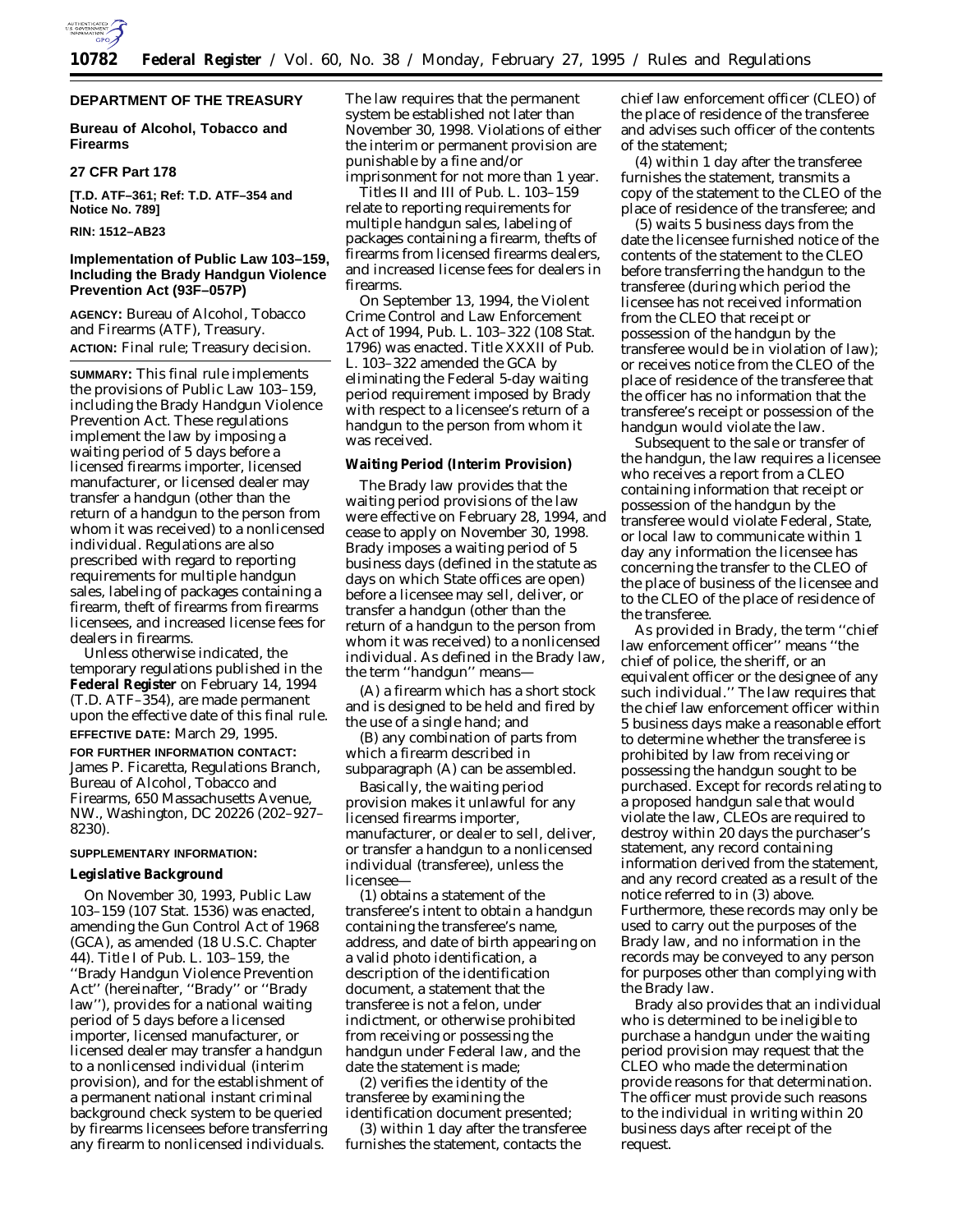# **Alternatives to the Waiting Period**

The statute provides the following alternatives to the waiting period provision:

(1) The transferee provides a written statement issued within the last 10 days by the CLEO of the transferee's place of residence that the transferee requires a handgun because of a threat to the life of the transferee or any member of the transferee's household;

(2) The transferee presents to the licensee a permit issued by the State within the past 5 years to possess a handgun and the law of the State requires verification that the transferee is not prohibited by law from possessing the handgun;

(3) Purchases in States which require that, before any licensee transfers a handgun to an individual, an authorized government official has verified that possession of the handgun by the transferee would not violate the law (e.g., a background check);

(4) Purchases of handguns which are subject to the National Firearms Act and which have been approved for transfer under 27 CFR Part 179 (Machine Guns, Destructive Devices, and Certain Other Firearms);

(5) Purchases of handguns for which the Secretary has certified that compliance with the 5-day waiting period procedure is impracticable because the ratio of the number of law enforcement officers of the State in which the transfer is to occur to the number of square miles of land area of the State does not exceed 0.0025 (i.e., 25 officers per 10,000 square miles), the premises of the licensee are remote in relation to the CLEO of the area, and there is an absence of telecommunications facilities in the geographical area in which the business premises are located.

**Additional Provisions of Pub. L. 103– 159**

Titles II and III of Pub. L. 103–159 provide additional amendments to the GCA. These provisions, which became effective on November 30, 1993, are as follows:

(1) *Multiple sales reports.* In addition to furnishing reports of multiple handgun sales to ATF, licensees are required to submit such reports to the ''department of State police or State law enforcement agency of the State or local law enforcement agency of the jurisdiction in which the sale or other disposition took place.''

(2) *Common carriers.* Common or contract carriers are prohibited from requiring or causing any label or other written notice to be placed on the

outside of any package, luggage, or other container indicating that such package contains a firearm. In addition, common or contract carriers who deliver firearms in interstate or foreign commerce are required to obtain written acknowledgement of receipt from the recipient of the package or other container in which there is a firearm.

(3) *Theft of firearms.* It is unlawful for any person to steal from the person or premises of a Federal firearms licensee any firearm in the licensee's business inventory which has been shipped or transported in interstate or foreign commerce.

(4) *License fees.* License fees for all dealers in firearms (other than destructive devices), including pawnbrokers, have been increased to \$200 for 3 years, except that the fee for renewal of a license is \$90 for 3 years.

## **Temporary Rule and Notice of Proposed Rulemaking**

On February 14, 1994, ATF published in the **Federal Register** a temporary rule (T.D. ATF–354, 59 FR 7110) implementing the provisions of Public L. 103–159, including the Brady Handgun Violence Prevention Act. The temporary rule provided immediate guidance to Federal firearms licensees concerning their obligations under the Brady law.

On February 14, 1994, the Bureau also published a notice of proposed rulemaking cross-referenced to the temporary regulations (Notice No. 789, 59 FR 7115). The comment period for Notice No. 789 closed on May 16, 1994.

## **Analysis of Comments**

ATF received 105 comments in response to Notice No. 789. Comments were submitted by Federal firearms licensees, nonlicensees, industry trade groups and other organizations (e.g., Collateral Loan & Secondhand Dealers Association of California, Handgun Control, Inc., and the National Rifle Association of America), members of Congress, law enforcement officials, one Federal agency, and one State Government.

Forty-five commenters, representing 43 percent of the total comments received, expressed opposition to the Brady law and urged its repeal. To accomplish this, however, legislative action would be necessary. Several other commenters requested changes that would also require legislative action. These include reducing or eliminating the license fees for gunsmiths, eliminating the provision of law with respect to the theft of firearms from a licensee, exempting police officers from the waiting period

requirement when purchasing a handgun for other than official use, eliminating the requirement that the licensee forward to the CLEO a copy of the transferee's statement of intent to obtain a handgun, and eliminating the 5-year limitation for permits in States that have a permit-to-purchase system. Other issues addressed in the comments will be discussed in the following paragraphs.

### **Pawn Transactions—Public Law 103– 322**

Twenty-five commenters disagree with ATF's interpretation that the Brady law applies to the redemption of a pawned handgun. They argue that the law was not intended to apply to pawn transactions where a handgun is redeemed by the owner.

Subsequent to publication of the temporary regulations, on September 13, 1994, the Violent Crime Control and Law Enforcement Act of 1994 was enacted as Pub. L. 103–322 (108 Stat. 1796). Title XXXII of Pub. L. 103–322 amended the GCA by eliminating the Federal 5-day waiting period requirement imposed by Brady with respect to a licensee's return of a handgun to the person from whom it was received. Consequently, effective September 13, 1994, the Federal waiting period no longer applies to the redemption of a pawned handgun by the person from whom it was received. Accordingly, § 178.102(a) of the final regulations has been amended to include this exception to the requirements of the Brady law.

## **Background Check Fees**

Several commenters, including licensees and nonlicensees, oppose the imposition of fees by law enforcement officials for background records checks. They argue that there is nothing in the Brady law or temporary regulations which allow CLEOs to charge a fee for such checks.

The Brady law is silent with respect to the imposition of fees for State and local officials performing records checks. It neither authorizes nor prohibits CLEOs from imposing such a fee. Consequently, such fees may be imposed pursuant to State or local law. Therefore, the final rule does not address such fees.

### **Form 5300.35**

Some commenters suggested that Form 5300.35 and Form 4473 be combined into one form. This suggestion was not adopted. While the forms contain duplicative information, they serve distinct purposes and are executed at different times. Form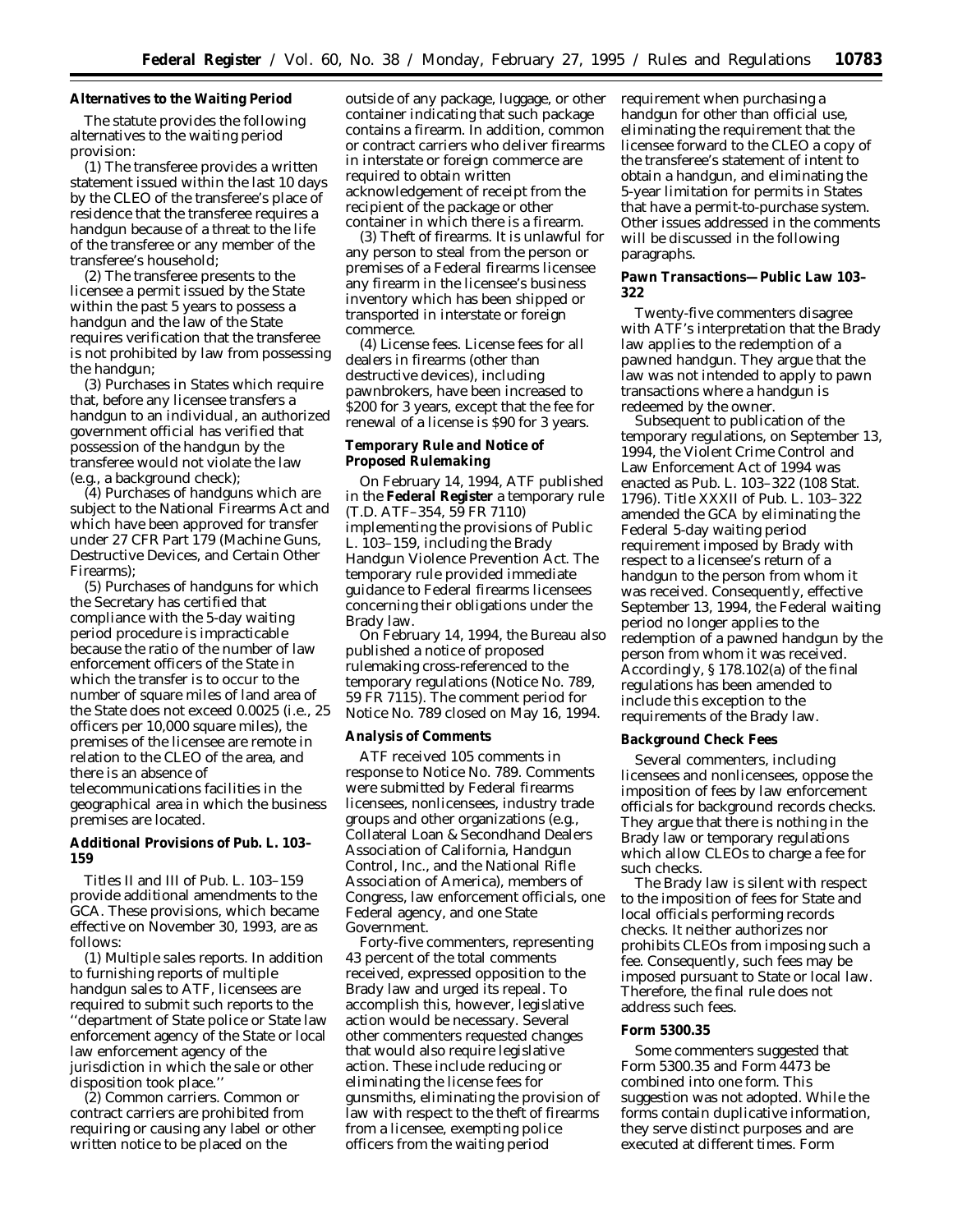5300.35 is executed at the time the prospective purchaser informs the licensee of an intent to acquire a handgun. Form 4473 is executed when the handgun is delivered. A considerable lapse of time may separate the two events. Consequently, the purchaser's certification on Form 5300.35 that he or she is not within a category of persons prohibited from receiving or possessing firearms must be made again on Form 4473 when the firearm is delivered to the purchaser. During the period between execution of the two forms, the purchaser may have been indicted, convicted of a felony, or otherwise fallen within one of the categories of persons who are prohibited by law from receiving or possessing firearms. In addition, it is impractical to use a combined form as the Form 4473 contains information that may not be provided to the CLEO, including a description of the handgun to be purchased. The Brady law expressly limits the information that may be required on Form 5300.35. Finally, a combination of the two forms would be overly complicated and confusing to licensees and handgun purchasers.

Two commenters requested that the regulations be revised to include as optional information on Form 5300.35 the transferee's race in order to assist law enforcement officials in verifying the transferee's eligibility to possess a handgun. ATF agrees with the commenters that race would be helpful in identifying the transferee. However, ATF believes that the other information on the form, including social security number and date of birth, is adequate for law enforcement officials to conduct a criminal records check. Accordingly, ATF is not amending the regulations and the form to include the transferee's race.

Another modification to Form 5300.35 was requested by the Immigration and Naturalization Service (INS) of the Department of Justice. In order to provide assistance to CLEOs in identifying ineligible applicants for handguns, the INS has suggested that a transferee who is a lawful permanent resident alien of the United States include his or her alien registration number (Alien #A loop Form 5300.35 (Item 5g, ''Are you illegally in the United States?''). The registration number will enable INS to conduct computer checks. Without this information, it would be impossible for INS to grant the assistance requested by CLEOs. In light of INS's request, ATF is amending  $\S 178.130(a)(2)$  to include the alien registration number on Form 5300.35 as optional information.

Some commenters suggested that the regulations prescribe a maximum time period between the completion of Form 5300.35 and delivery of the handgun. The Brady law is silent on this issue. It requires licensees to execute Form 5300.35 after the most recent proposal of transfer by the transferee and before transferring the handgun. The law would not prohibit a licensee from transferring a handgun even though there is a long lapse of time between execution of the form and delivery of the firearm. However, ATF is encouraging licensees to have the form executed as close in time to the delivery of the handgun as possible, so that any records check performed will be recent.

Another commenter requested that § 178.130(c), which requires licensees to retain all executed original Forms 5300.35 even when a transfer does not occur, be eliminated. One commenter also recommended that the final regulations clarify how long licensees must retain these forms.

ATF is not amending § 178.130(c). The retention of executed Forms 5300.35 is necessary to ensure compliance with the Brady law which requires that the form be completed at the time the buyer expresses an intent to acquire a handgun from a licensee.

With respect to retention of Form 5300.35, § 178.129(b) provides that licensees shall retain each Form 5300.35 for a period of not less than 5 years after notice of the intent to obtain a handgun was forwarded to the chief law enforcement officer.

#### **Recordkeeping Requirements**

One commenter requested an amendment of § 178.131(a)(3), concerning recordkeeping requirements for handgun transactions in States that have a permit/license-to-purchase background check system. This section provides that the licensee shall retain a copy of the purchaser's permit or license and attach it to the firearms transaction record, Form 4473, executed upon delivery of the handgun. The commenter contends that this requirement places an unnecessary and expensive burden on licensees, particularly for those licensees who cannot afford, or do not have access to, a photocopier.

Rather than making a copy of the purchaser's permit or license, the commenter suggests that the licensee make a record of the information contained on the permit. ATF believes that recording this information on Form 4473 sufficiently demonstrates that a handgun transfer has been made under the State permit system. Accordingly, this final rule amends  $\S 178.131(a)(3)$  to

require licensees to either retain a copy of the purchaser's permit or license and attach it to the Form 4473 or record certain minimal information contained on such permit or license on the Form 4473, including any identifying number, the date of issuance and the expiration date (if provided).

The same commenter requested an amendment of  $\S 178.131(a)(4)$ . This section requires licensees in alternative States with ''instant check'' systems to retain with the Form 4473 a statement showing the date of verification, any identifying number, and the name, location, and title of the authorized government official who did the background check. According to the commenter, ''[i]n virtually all instances, the person actually checking the status of the transferee will not be an 'authorized government official' personally known to the licensee who will conduct the appropriate records check.''

Since the agency responsible for determining the status of the purchaser will have verifiable information that the background check was completed, the commenter has suggested that the regulations be amended to require the name of the agency responsible for conducting the records check rather than the name of the Government official who made the check.

In response, ATF is revising § 178.131(a)(4) to require licensees in alternative States with ''instant check'' systems to retain with the Form 4473 a statement indicating the date of verification and any identifying number assigned to the transaction by the agency responsible for conducting the verification of eligibility.

# **Common and Contract Carriers**

Section 922(f)(2) of the GCA and its implementing regulation in § 178.31(d) impose a new requirement on common or contract carriers to obtain a written receipt upon delivery of a package or other container in which there is a firearm. Two commenters raised concerns regarding the application of § 178.31(d) which they believe need to be addressed in the final regulations.

One commenter, a trade association of the moving industry, noted that some customers who are relocating do not reveal to the mover that a firearm is included in the household goods being shipped. The firearm may, for example, be in a dresser or other piece of furniture. Since the mover has no knowledge that there is a firearm included in the shipment, the commenter contends that the carrier should not be held accountable for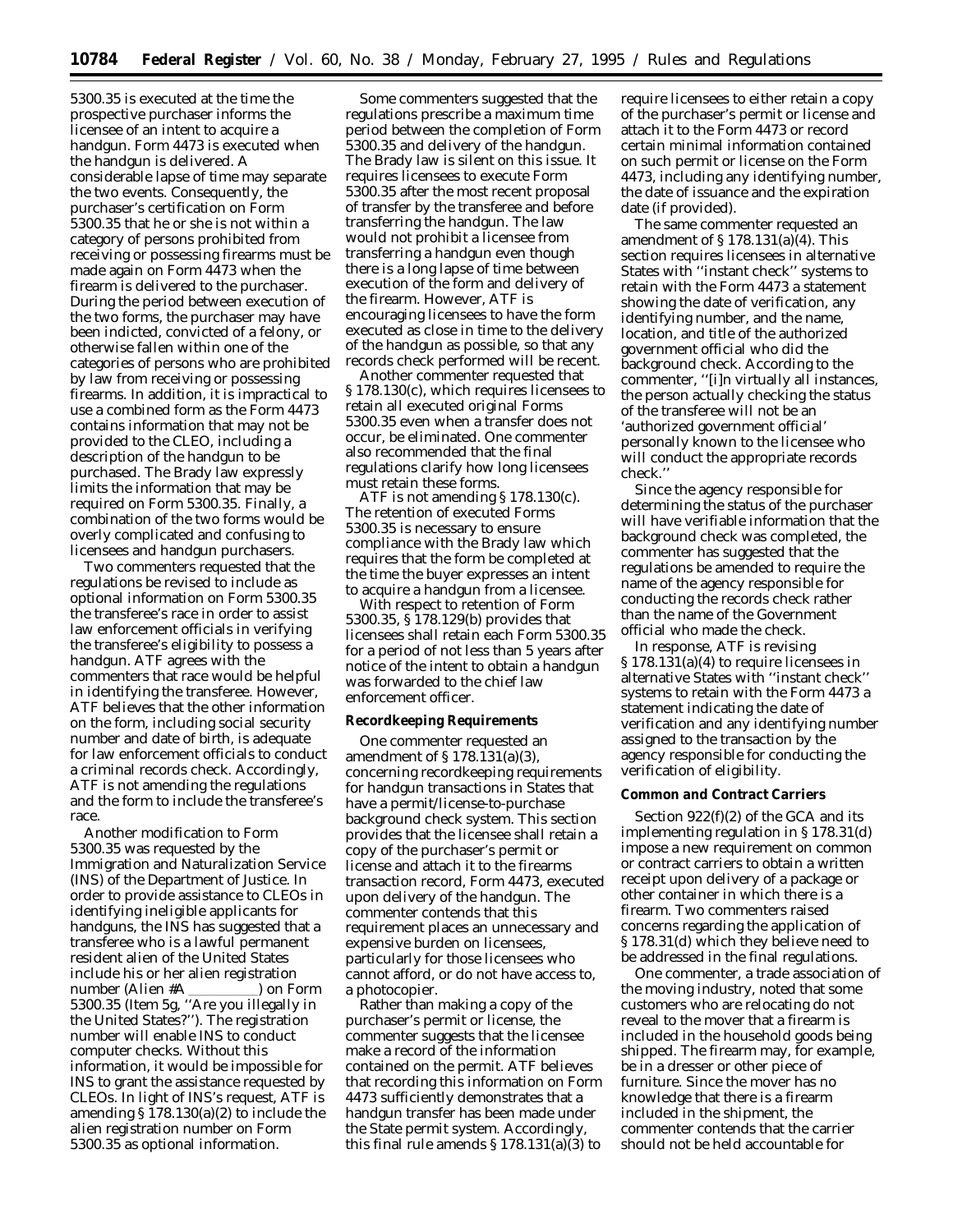failing to obtain proof of delivery of the firearm from the recipient.

Pursuant to section 924 of the GCA, whoever ''knowingly'' violates the provisions of section 922(f) shall be subject to certain penalties, including a fine, imprisonment, or both. If the carrier has no knowledge that a firearm is being transported in the shipment, no violation would occur. For clarification, ATF is amending § 178.31(d) in the final regulations to add the requisite knowledge element.

The second commenter, a trade and service organization of the larger U.S. airlines, also expressed some concerns regarding the application of § 178.31(d). First, the commenter asked whether the regulation requires an airline to obtain a written receipt from a passenger when baggage, containing a declared firearm that accompanies the passenger, is delivered at the destination airport. ATF interprets section 922(f) as not requiring carriers to obtain a written acknowledgement of receipt upon return of a firearm to a passenger who places a firearm in the carrier's custody for the duration of the trip. ATF is amending § 178.31(d) in the final regulations to clarify this point.

The commenter also inquired as to whether an electronic signature satisfies the receipt requirement of § 178.31(d). According to the commenter, small cargo package services utilize electronic notebooks that enable a consignee to sign electronically, rather than in ink, for a shipment. Hard copies of the delivery records, including the signature of the recipients, can be printed out. The records are retrievable from the database by the name of the consignee or consignor.

ATF finds that an electronic signature is a ''written acknowledgement of receipt'' which would satisfy the requirements of § 178.31(d), provided the signature is that of the individual who received the package. However, ATF believes it is unnecessary to amend the regulations to specifically address this particular type of receipt.

Finally, the commenter requested a clarification of § 178.31 with respect to the handling of firearms shipped on commercial air carriers on behalf of governmental entities, specifically, military personnel. In the case of firearms shipped as cargo on behalf of military personnel, § 925(a)(1) of the GCA provides that the provisions of the Act do not apply with respect to the transportation, shipment, receipt, possession, or importation of any firearm or ammunition imported for, sold or shipped to, or issued for the use of governmental entities. Thus, the provisions of § 178.31 are not applicable to firearms being shipped or transported on behalf of governmental entities, including the Armed Forces.

Since there are existing regulations which implement the provisions of § 925(a)(1), i.e., § 178.141, ATF has determined that amendment of § 178.31 is unnecessary.

#### **Chief Law Enforcement Officers**

Two commenters suggested that the final regulations provide guidance for law enforcement officers with respect to their responsibilities and duties in implementing the provisions of Brady. This includes a clarification of who is a CLEO and who may designate a CLEO; a clarification that CLEOs have no authority to impose a ''temporary hold'' on the transfer of a handgun to a transferee who is not prohibited by law from purchasing a handgun; guidance to CLEOs regarding what constitutes ''reasonable effort'' when conducting background checks on purchasers; and guidance regarding the destruction of Brady related records by law enforcement officers.

ATF has not included the commenters' suggestions in the final rule, since the regulations address the responsibilities of Federal firearms licensees. ATF has given actual notice to CLEOs of their responsibilities under the Brady law.

Finally, the temporary regulations, § 178.102(a)(3), provide that the notice licensees are required to give CLEOs shall be actual notice and shall be given in a manner acceptable to the CLEO. For clarification, ATF is amending § 178.102(a)(3) to provide that licensees in jurisdictions where CLEOs have specified hand-delivery as the only means of delivering notice will satisfy their legal obligation under the Brady law if they provide notice to the CLEO by certified mail (return receipt requested) or by any other method of mailing which will provide a written receipt. This section has been redesignated as § 178.102(b).

## **Identification of Transferee**

The temporary regulations, § 178.102(a)(1)(ii), require licensees to verify the identity of the transferee by examining the identification document presented. The term ''identification document'' is defined in Brady and the regulations as ''a document containing the name, residence address, date of birth, and photograph of the holder and which was made or issued by or under the authority of the United States Government, a State, political subdivision of a State . . .'' A question was raised in the comments with respect to acceptable identification

documents in the case of military personnel.

In the case of military personnel, the purchaser's military identification card and official orders showing that his permanent duty station is within the State where the licensed premises is located will suffice for purposes of the identification requirement of Brady.

ATF was also asked if a licensee could accept an identification document from a transferee who has an incorrect address. A transferee who presents a driver's license with an address that is not a current residence would not present a proper ''identification document'' as that term is defined in the law and the regulations. However, if the individual presents a combination of documents, all issued by a governmental entity, containing all the information required by Brady, the combination of documents would satisfy the identification requirements of the law.

ATF believes the preceding discussion sufficiently clarifies the application of  $\S 178.102(a)(1)(ii)$ , and an amendment of the regulations is unnecessary. This section has been redesignated as  $\S 178.102(a)(2)$  in the final regulations.

# **Miscellaneous**

One commenter suggested that the final regulations specify that the waiting period provisions of Brady do not apply to licensed collectors of curios and relics. ATF is not adopting this suggestion, since Brady applies to certain handgun transactions by licensed collectors. The law and regulations make it clear that the waiting period provisions of Brady apply to transfers of handguns by licensed IMPORTERS, licensed MANUFACTURERS, and licensed DEALERS to individuals who are not licensed under section 923. Thus, it is apparent that transfers of handguns BY licensed collectors are not subject to the provisions of Brady. As for transfers of handguns by licensed importers, licensed manufacturers, and licensed dealers TO licensed collectors, such transfers are subject to Brady unless the collector is purchasing a handgun designated as a curio or relic. A collector's license authorizes the licensee to engage only in transactions in firearms designated as curios or relics and would not enable the licensed collector to avoid the requirements of the GCA, including the Brady law, for firearms other than curios or relics.

One commenter recommended that the final regulations include a provision that requires licensees to obtain a transferee's fingerprints to resolve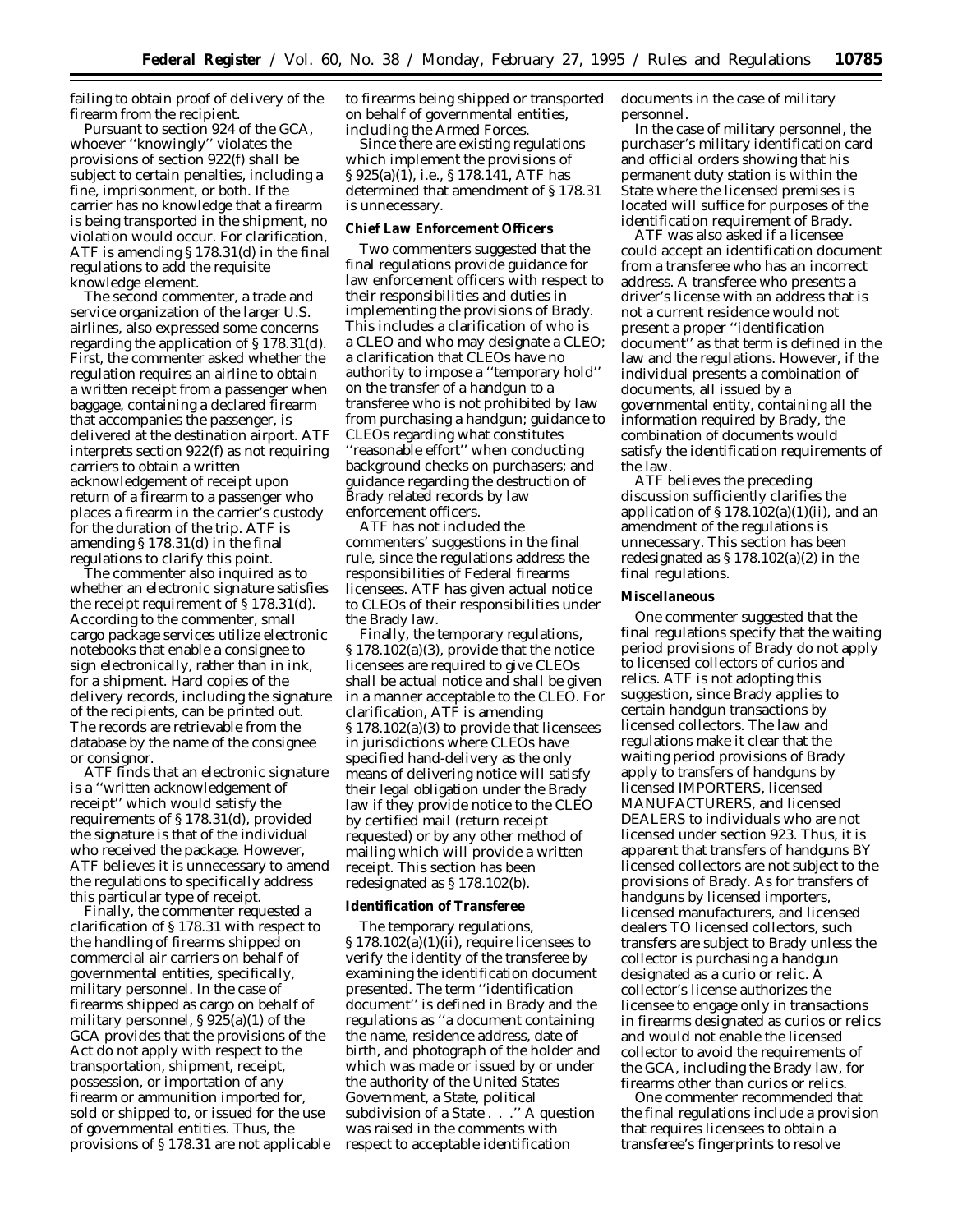appeals involving positive identification. ATF is not adopting this suggestion. The Brady law does not involve licensees in the appeals process. If a CLEO determines that a prospective buyer is ineligible to receive a firearm and the handgun purchase is denied, Brady provides that the individual can request from the CLEO the reason for such determination. Thus, the licensee is no longer involved and the matter will be resolved by the prospective buyer and the CLEO. In situations where the denial is based on inconclusive identification of the transferee, it is incumbent upon the prospective buyer to provide the CLEO with whatever additional identifying information is needed, including fingerprints, to establish positive identification.

Finally, this Treasury decision makes some technical amendments to the temporary regulations. Specifically, the temporary regulations redesignated § 178.150 as § 178.151. Section 178.150 should have been redesignated as § 178.152. In addition, § 178.126a has been amended to clarify that licensees retain a copy of Form 3310.4, consistent with the instructions on the form. Section 178.129 provides that licensees shall retain such copies of Form 3310.4 for a period of not less than 5 years. Lastly, the definition of the term ''chief law enforcement officer'' has been moved from § 178.11 to § 178.102(c).

#### **Executive Order 12866**

It has been determined that this final rule is not a significant regulatory action because the economic effects flow directly from the underlying statute and not from this final rule. Accordingly, this final rule is not subject to the analysis required by this Executive order.

### **Regulatory Flexibility Act**

The provisions of the Regulatory Flexibility Act relating to an initial and final regulatory flexibility analysis (5 U.S.C. 604) are not applicable to this final rule because the agency was not required to publish a notice of proposed rulemaking under 5 U.S.C. 553 or any other law.

## **Paperwork Reduction Act**

The collection of information contained in this final regulation has been reviewed and approved by the Office of Management and Budget in accordance with the requirements of the Paperwork Reduction Act (44 U.S.C. 3504(h)) under control number 1512– 0520. The estimated average annual burden associated with the collection of information in this regulation is 2.52 hours per respondent or recordkeeper.

Comments concerning the accuracy of this burden estimate and suggestions for reducing this burden should be directed to the Chief, Information Programs Branch, Room 3450, Bureau of Alcohol, Tobacco and Firearms, 650 Massachusetts Avenue, NW., Washington, DC 20226 and to the Office of Management and Budget, Attention: Desk Officer for the Bureau of Alcohol, Tobacco and Firearms, Office of Information and Regulatory Affairs, Washington, DC 20503.

### **Disclosure**

Copies of the temporary rule, the notice of proposed rulemaking, all written comments, and this final rule will be available for public inspection during normal business hours at: ATF Public Reading Room, Room 6480, 650 Massachusetts Avenue, NW., Washington, DC.

## **Drafting Information**

The author of this document is James P. Ficaretta, Regulations Branch, Bureau of Alcohol, Tobacco and Firearms.

**List of Subjects in 27 CFR Part 178**

Administrative practice and procedure, Arms and ammunition, Authority delegations, Customs duties and inspection, Exports, Imports, Military personnel, Penalties, Reporting requirements, Research, Seizures and forfeitures, and Transportation.

**Authority and Issuance**

# **PART 178—COMMERCE IN FIREARMS AND AMMUNITION**

27 CFR Part 178 is amended as follows:

Paragraph 1. The authority citation for 27 CFR Part 178 continues to read as follows:

**Authority:** 5 U.S.C. 552(a); 18 U.S.C. 847, 921–930; 44 U.S.C. 3504(h).

#### **§ 178.11 [Amended]**

Par. 2. Section 178.11 is amended by removing the definition for ''chief law enforcement officer.''

Par. 3. Section 178.31 is amended by revising paragraph (d) to read as follows:

## **§ 178.31 Delivery by common or contract carrier.**

\* \* \* \* \* (d) No common or contract carrier shall knowingly deliver in interstate or foreign commerce any firearm without obtaining written acknowledgement of receipt from the recipient of the package or other container in which there is a firearm: *Provided,* That this paragraph shall not apply with respect to the

return of a firearm to a passenger who places firearms in the carrier's custody for the duration of the trip.

Par. 4. Section 178.102 is revised to read as follows:

### **§ 178.102 Sales or deliveries of handguns after February 27, 1994, and before November 30, 1998.**

(a) *Waiting period.* Except as provided in paragraph (d), a licensed importer, licensed manufacturer, or licensed dealer shall not sell, deliver, or transfer a handgun (other than the return of a handgun to the person from whom it was received) to any individual who is not licensed under this part unless the licensee:

(1) Receives from the transferee a statement of intent to obtain a handgun on Form 5300.35 in accordance with § 178.130;

(2) Verifies the identity of the transferee by examining the identification document presented, and noting on Form 5300.35 the type of identification used;

(3) Within 1 day after the transferee furnishes the statement, provides notice of the contents of the statement on Form 5300.35, in the manner prescribed by paragraph (b) of this section, to the chief law enforcement officer of the place of residence of the transferee;

(4) Within 1 day after the transferee furnishes the statement to the licensee, transmits a copy of Form 5300.35 to the chief law enforcement officer of the place of residence of the transferee; and

(5)(i) Five business days (meaning days on which State offices are open) have elapsed from the date the licensee furnished actual notice of the contents of the statement to the chief law enforcement officer, during which period the licensee has not received information from such officer that receipt or possession of the handgun by the transferee would be in violation of Federal, State, or local law; or

(ii) The licensee has received notice from the chief law enforcement officer within the 5 business days that the officer has no information indicating that receipt or possession of the handgun by the transferee would violate Federal, State, or local law.

*Example 1.* A licensee furnishes actual notice of the contents of the statement to the chief law enforcement officer on Tuesday. If State offices are not open on Saturday and Sunday, 5 business days would have elapsed on the following Tuesday. The licensee may deliver the handgun on the next day, Wednesday.

*Example 2.* A licensee furnishes actual notice of the contents of the statement to the chief law enforcement officer on Saturday. If State offices are not open on Saturday and Sunday, 5 business days would have elapsed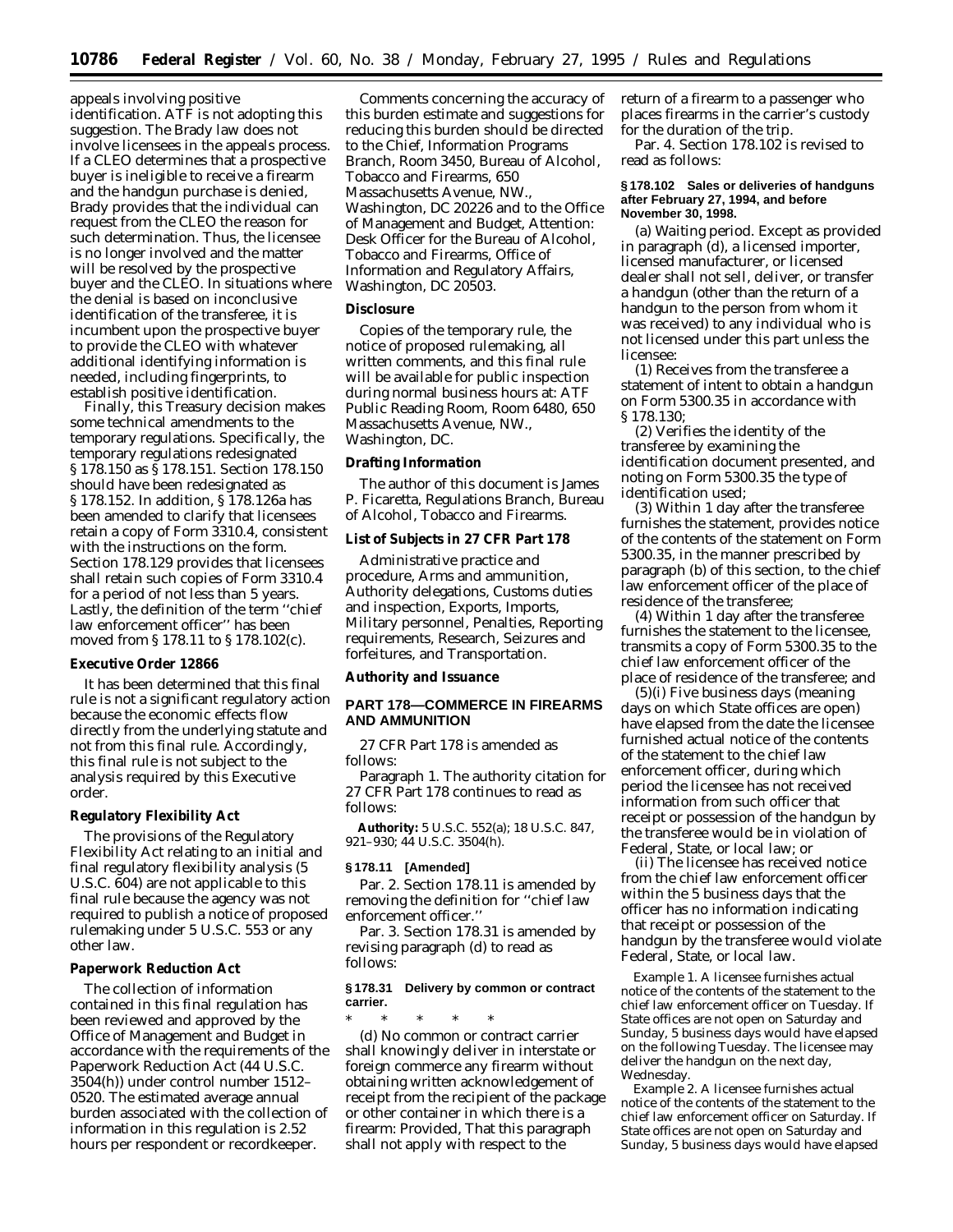on the following Friday. The licensee may deliver the handgun on the next day, Saturday.

(b) *Form of notice.* The notice required by paragraph (a)(3) of this section shall be actual notice and shall be given in a manner acceptable to such officer. For example, if the chief law enforcement officer will only accept notice in writing and not by telephone, notice shall be given by the licensee to the chief law enforcement officer in writing. In that case, the 5-day waiting period prescribed by paragraph (a)(5)(i) of this section begins at the time such written notice is received by the chief law enforcement officer. If the licensee sends notice to such officer by mail, the licensee shall send the notice by certified mail (return receipt requested) or by any other method of mailing which will provide a written receipt: Provided, That where the chief law enforcement officer will only accept notice by hand delivery, notice may be sent in writing by the licensee to the chief law enforcement officer by certified mail (return receipt requested) or by any other method of mailing which will provide a written receipt.

(c) *Chief law enforcement officer.* The law requires that notice of the contents of the transferee's statement of intent to obtain a handgun and the statement be provided by the licensee to the chief law enforcement officer of the place of residence of the transferee. For purposes of this section, § 178.130, and § 178.131, the ''chief law enforcement officer'' means the chief of police, the sheriff, or an equivalent officer or the designee of any such individual. Where the State or local law enforcement officials have notified the licensee that a particular official has been designated to receive the notice and statement specified in paragraphs (a) (3) and (4) of this section, the licensee shall provide the information to that designated official.

(d) *Alternatives to waiting period.* The provisions of paragraph (a) of this section shall not apply if—

(1) The transferee has presented to the licensee a written statement, issued by the chief law enforcement officer of the transferee's place of residence, stating that the transferee requires access to a handgun because of a threat to the life of the transferee or of any member of the household of the transferee. The written statement must have been issued by the chief law enforcement officer during the 10-day period ending on the date that the transferee has informed the licensee of the transferee's intention to obtain a handgun. The written statement shall be on a letter bearing the letterhead of the chief law enforcement officer and shall be signed by the officer and dated;

(2) The transferee has presented to the licensee a permit or license that—

(i) Allows the transferee to possess or acquire a handgun;

(ii) Was issued not more than 5 years earlier by the State in which the transfer is to take place; and

(iii) The law of the State provides that such a permit is to be issued only after an authorized government official has verified that the information available to such official does not indicate that possession of a handgun by the transferee would be in violation of Federal, State, or local law;

(3) The law of the State requires that, before any licensed importer, licensed manufacturer, or licensed dealer completes the transfer of a handgun to an individual who is not licensed under this part, an authorized government official verify that the information available to such official does not indicate that possession of a handgun by the transferee would be in violation of law;

(4) The handgun is subject to the provisions of the National Firearms Act and has been approved for transfer under 27 CFR Part 179; or

(5) On application of the licensee, in accordance with the provisions of § 178.150, the Director has certified that compliance with paragraph (a) of this section is impracticable.

(6) The documents referred to in paragraphs (d)(1) and (2) of this section shall be retained in the records of the licensee in accordance with the provisions of § 178.131.

(e) *Disclosure of information.* (1) Any licensed importer, licensed manufacturer, or licensed dealer who, after the transfer of a handgun to a nonlicensee, receives a report from a chief law enforcement officer containing information that receipt or possession of the handgun by the transferee violates Federal, State, or local law shall, within 1 business day (meaning a day on which State offices are open) after receipt of the report, communicate any information the licensee has concerning the transfer and the transferee, including a copy of Form 4473 required by § 178.124, to the chief law enforcement officer of the place of business of the licensee and to the chief law enforcement officer of the place of residence of the transferee. The licensee may also provide this information to the local ATF office.

(2) Any licensed importer, licensed manufacturer, or licensed dealer who receives information from a chief law enforcement officer regarding the transfer of a handgun to a nonlicensee, not otherwise available to the public, shall not disclose such information

except to the transferee, to law enforcement authorities, or pursuant to the direction of a court of law.

(Approved by the Office of Management and Budget under control number 1512–0520)

Par. 5. Section 178.126a is amended by adding a fifth sentence to the text preceding Example 1 to read as follows:

#### **§ 178.126a Reporting multiple sales or other disposition of pistols and revolvers.**

\* \* \* The licensee shall retain one copy of Form 3310.4 and attach it to the firearms transaction record, Form 4473, executed upon delivery of the pistols or revolvers.

\* \* \* \* \* Par. 6. Section 178.129(b) and the parenthetical text at the end of the section are revised to read as follows:

#### **§ 178.129 Record retention.** \* \* \* \* \*

(b) *Firearms transaction record, statement of intent to obtain a handgun, and reports of multiple sales or other disposition of pistols and revolvers.* Licensees shall retain each Form 4473 and Form 4473(LV) for a period of not less than 20 years after the date of sale or disposition. Licensees shall retain each Form 5300.35 for a period of not less than 5 years after notice of the intent to obtain the handgun was forwarded to the chief law enforcement officer. Licensees shall retain each copy of Form 3310.4 for a period of not less than 5 years after the date of sale or other disposition.

\* \* \* \* \* (Paragraph (b) approved by the Office of Management and Budget under control numbers 1512–0520 and 1512– 0006; all other recordkeeping approved by the Office of Management and Budget under control number 1512– 0129.)

Par. 7. Section 178.130 is amended by revising paragraphs (a) and (e) to read as follows:

### **§ 178.130 Statement of intent to obtain a handgun after February 27, 1994, and before November 30, 1998.**

(a)(1) Except as provided in §§ 178.102(d) and 178.131, a licensed importer, licensed manufacturer, or licensed dealer shall not sell, deliver, or transfer a handgun (other than the return of a handgun to the person from whom it was received) unless the licensee has received from the transferee a statement of intent to obtain a handgun on Form 5300.35 in duplicate. The statement shall contain the transferee's name, address, and date of birth. The transferee must date and execute the sworn statement contained on the form showing that the transferee